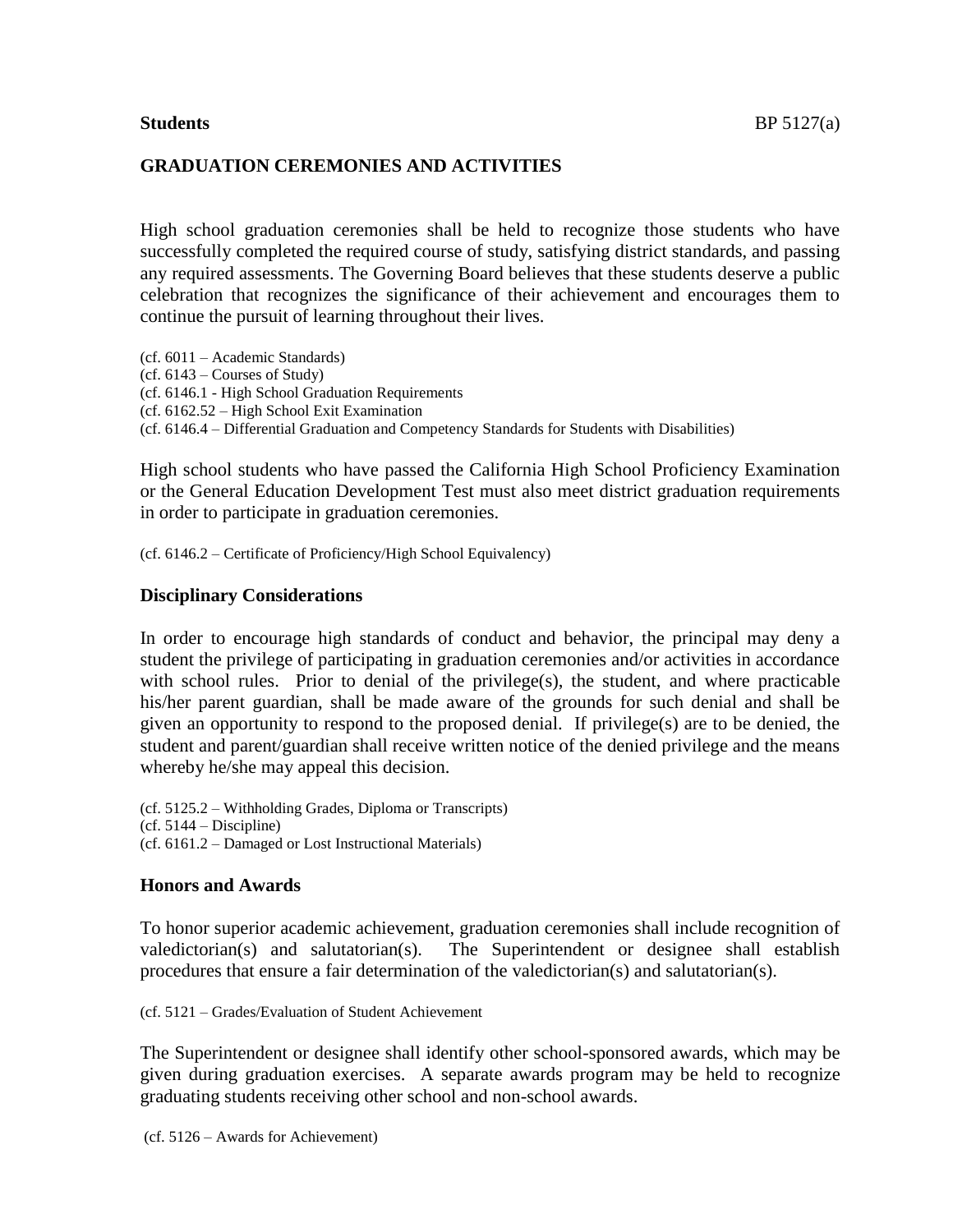# **GRADUATION CEREMONIES AND ACTIVITIES** (continued)

# **Conduct at Graduation Ceremonies**

Any student participating in a graduation ceremony shall comply with district policies and regulations pertaining to student conduct.

(cf. 5131 - Conduct)

The Superintendent or designee may require graduating students to wear ceremonial attire, such as cap and gown, at the ceremony.

However, any graduating student who has completed basic training and is an active member of any branch of the United States Armed Forces may, at his/her option, wear his/her military dress uniform at the ceremony. (Education Code 35183.3)

# **Elementary/Middle School Promotion Exercises**

The Board desires that each elementary and middle school provide age-appropriate promotion exercises to recognize students who have completed the school's course of study. In order to encourage high standards of conduct and behavior, the principal may deny a student the privilege of participating in promotion ceremonies and/or activities in accordance with school rules. Prior to denial of the privilege(s), the student, and where practicable his/her parent guardian, shall be made aware of the grounds for such denial and shall be given an opportunity to respond to the proposed denial. If privilege(s) are to be denied, the student and parent/guardian shall receive written notice of the denied privilege and the means whereby he/she may appeal this decision.

Legal Reference:

EDUCATION CODE 35183.3 Graduation ceremonies; military dress uniforms 38119 Lease of personal property; caps and gowns 48904 Liability of parent or guardian; withholding of grades, diplomas, transcripts 51225.5 Honorary diplomas; foreign exchange students 51400-51403 Elementary school diploma 51410-51412 Diplomas COURT DECISIONS Cole v. Oroville Union High School District, (2000, 9th Cir.) 228 F3d 1092 Santa Fe Independent School District v. Doe (2000) 530 U.S. 290 Lee V. Weisman, (1992) 112 S.Ct. 2649 Sands v. Morongo Unified School District, (1991) 53 Cal. 3d 86389 Lemon v. Kurtzman, (1971) 403 U.S. 602